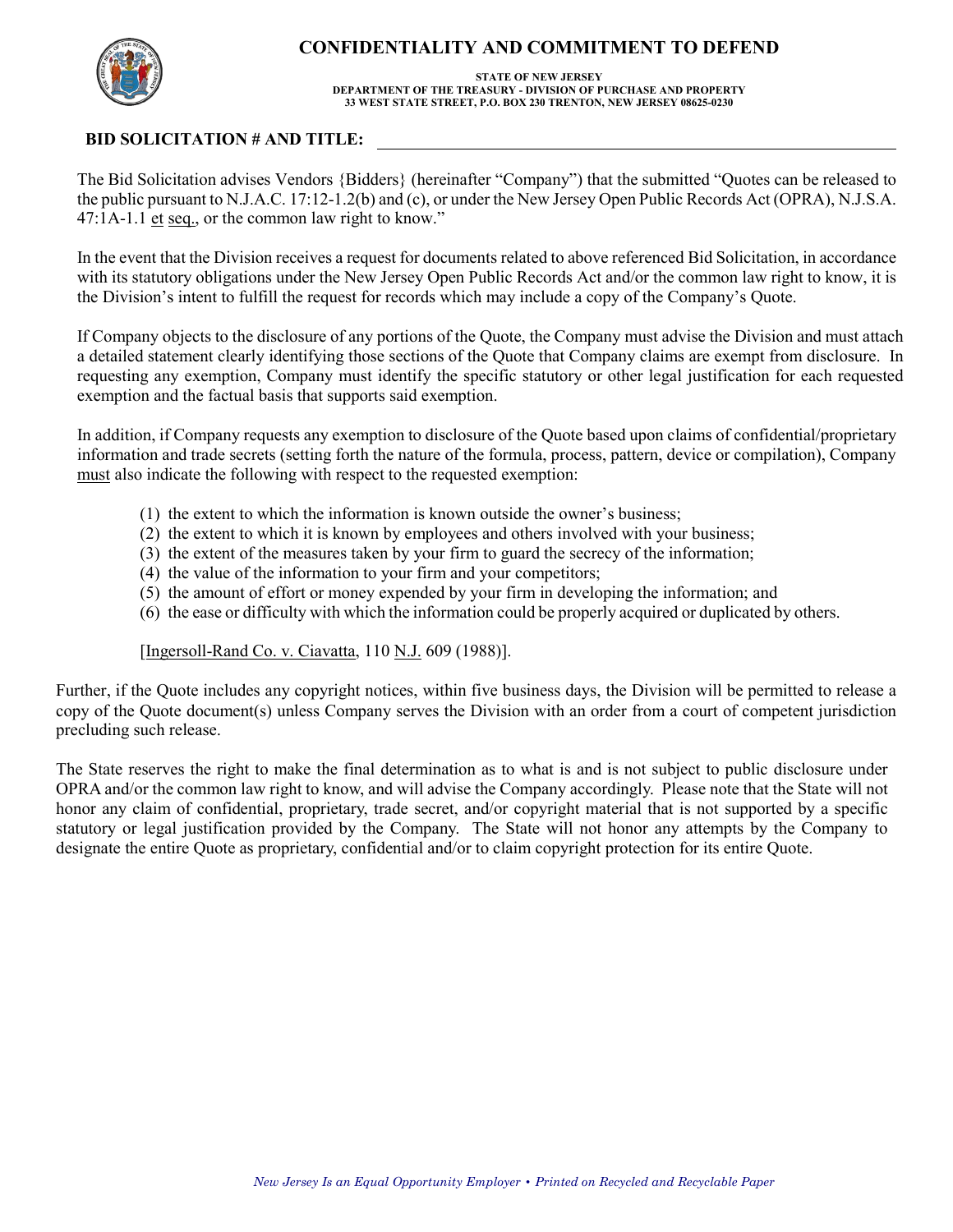Accordingly, in order to assist the Division with the fulfillment of potential document requests, please select **one** of the following:

The Company's Quote **does not include** any confidential, proprietary and/or trade secrets; and therefore, the Company does not request any redactions be made prior to the release of the documents.

## *OR*

 $\blacksquare$ 

The Company's Quote **does include** confidential, proprietary and/or trade secrets; and therefore, the Company requests that certain portions of the Quote be redacted prior to the release of the documents.

The requested redactions are set forth in the attached statement which specifically identifies the portions of the Quote by section, page number, paragraph and or line; and identifies the specific statutory or other legal reason for each requested exemption.

In the event of any challenge to the Company's assertion of confidential/proprietary information, the Company shall be solely responsible for defending its designation.

Company agrees that it shall defend and cooperate in the defense of an action against the State of New Jersey arising from or related to the non-disclosure, due to the Company's request, of documents submitted to the State of New Jersey, and relating to a Quote submitted by the Company in response to the above referenced Bid Solicitation, which was the subject of a request for government records under the New Jersey Open Public Records Act, N.J.S.A. 47:1A-1 et seq. ("OPRA"), or the common law right to know.

The Company further agrees to indemnify and hold harmless the State against any judgments, costs, or attorneys' fees assessed against the State in connection with any action arising from, or related to, the non-disclosure, due to the Company's request, of documents submitted to the State, which are the subject of a request for government records under OPRA.

The Company makes the forgoing agreement with the understanding that the State may immediately disclose any documents withheld without further notice if the Company ceases to cooperate in the defense of an action against the State arising from or related to the above described non-disclosure due to the Company's request, and will disclose such documents withheld if so ordered by a court of competent jurisdiction.

The undersigned certifies that s/he is duly authorized to make this commitment on behalf of the Company.

Company Name

Signature Date

Print Name and Title